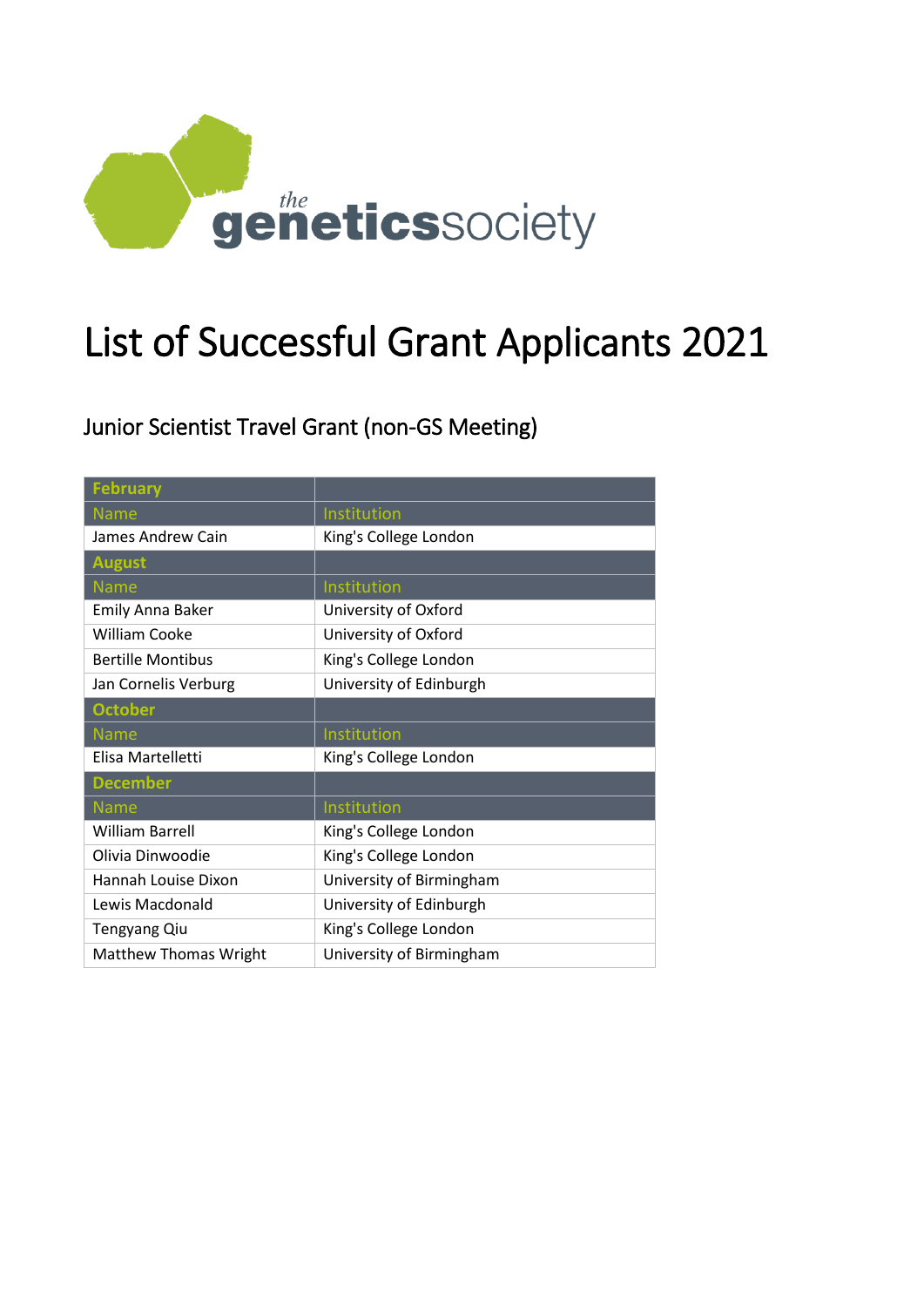## Heredity Fieldwork Grant

| <b>February</b>         |                                            |
|-------------------------|--------------------------------------------|
| <b>Name</b>             | Institution                                |
| Andrea Estandia         | University of Oxford                       |
| <b>Isabel Magalhaes</b> | University of Roehampton                   |
| Danielle Sloan          | University of Aberdeen                     |
| <b>May</b>              |                                            |
| <b>Name</b>             | Institution                                |
| Yangian Ding            | The University of Edinburgh                |
| Juniper Kiss            | University of Southampton                  |
| <b>August</b>           |                                            |
| <b>Name</b>             | Institution                                |
| Ivo Colmonero Costeira  | <b>Cardiff University</b>                  |
| <b>November</b>         |                                            |
| <b>Name</b>             | Institution                                |
| Mr. Cristian Pizzigalli | University of Exeter & University of Porto |
| Miss Karolina Zarzyczny | University of Southampton                  |

# Training Grant

| <b>February</b>                     |                                  |
|-------------------------------------|----------------------------------|
| <b>Name</b>                         | Institution                      |
| Nur Alizati Nabila Binti Giarat Ali | Universiti Malaysia Terengganu   |
| Fenella Wood                        | University of Aberdeen           |
| <b>August</b>                       |                                  |
| <b>Name</b>                         | Institution                      |
| Carla Ribeiro                       | University of Kent               |
| Rebecca Whitla                      | <b>Oxford Brookes University</b> |
| <b>November</b>                     |                                  |
| <b>Name</b>                         | Institution                      |
| Michael O'Leary                     | University College London        |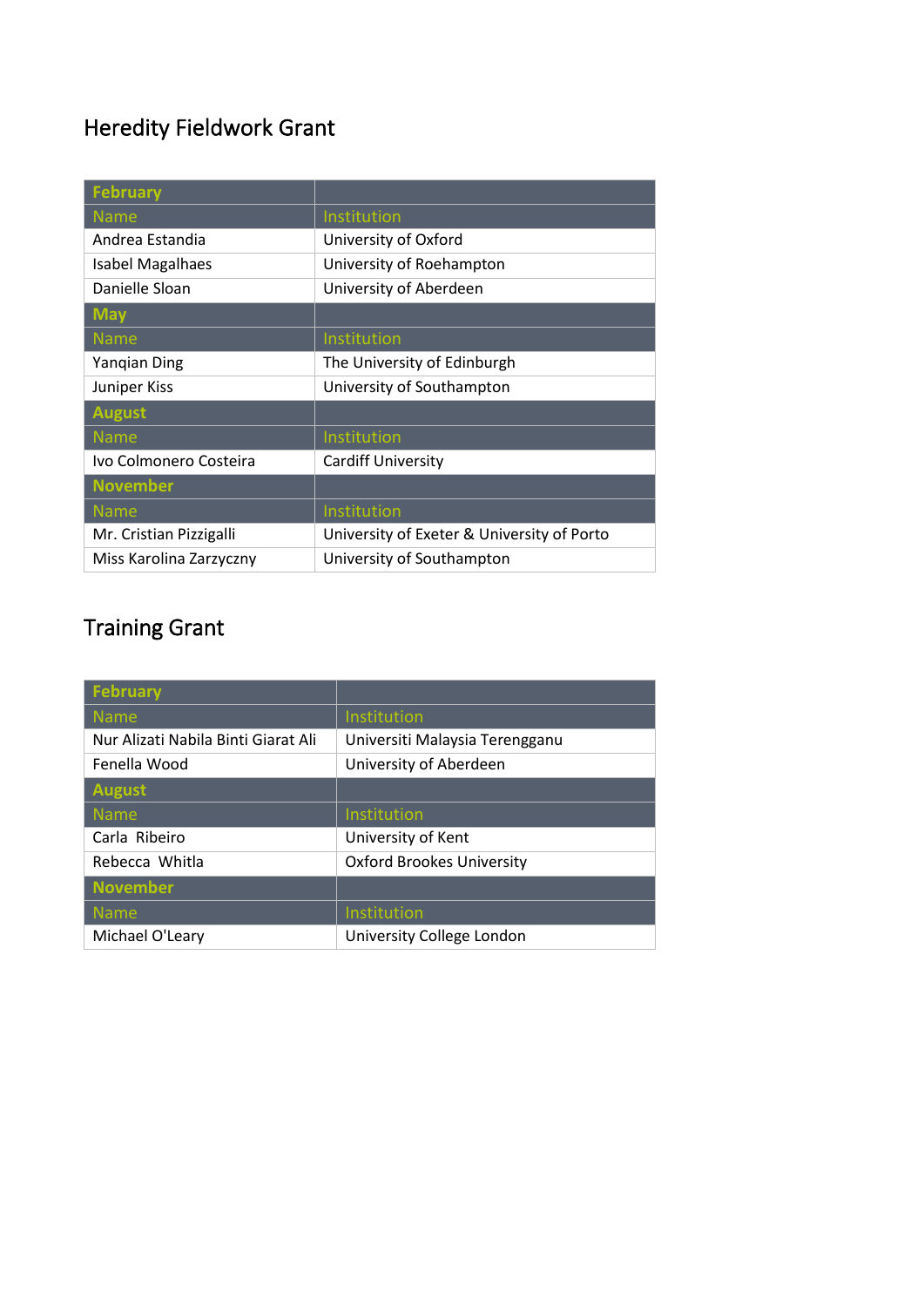# Genes & Development Summer Studentship

| <b>Name</b>                  | <b>Institution</b>             |
|------------------------------|--------------------------------|
| Joseph Bateman               | King's College London          |
| <b>Tobias Bergmiller</b>     | University of Exeter           |
| Marika Charalambous          | King's College London          |
| <b>Enrico Coen</b>           | John Innes Centre              |
| <b>Frances Edwards</b>       | University College London      |
| <b>Brian Hendrich</b>        | University of Cambridge        |
| Maxim Kapralov               | <b>Newcastle University</b>    |
| Diarmuid O'Maoileidigh       | University of Liverpool        |
| <b>Wolf Reik</b>             | <b>Babraham Institute</b>      |
| <b>Christopher Rhodes</b>    | Imperial College London        |
| <b>Victor Soria-Carrasco</b> | John Innes Centre              |
| <b>Vladimir Teif</b>         | University of Essex            |
| Patrick Varga-Weisz          | University of Essex            |
| <b>Helen Phillips</b>        | Newcastle University           |
| Christopher Howe             | University of Cambridge        |
| Mato Lagator                 | University of Manchester       |
| <b>Gabriel Galea</b>         | University College London      |
| <b>Timothy Grocott</b>       | University of East Anglia      |
| <b>Tim Davies</b>            | Durham University              |
| <b>Wilfried Haerty</b>       | Earlham Institute              |
| <b>Tom Agtmael</b>           | University of Glasgow          |
| Michael Boemo                | University of Cambridge        |
| Achim Schnaufer              | University of Edinburgh        |
| Cristina Tufarelli           | University of Leicester        |
| <b>Helen Weavers</b>         | University of Bristol          |
| Aida Andres                  | University College London      |
| Tanai Cardona                | Imperial College London        |
| Olivia Rossanese             | Institute of Cancer Research   |
| Emília Santos                | University of Cambridge        |
| Nathan Skene                 | UK Dementia Research Institute |
| Nicola Whiffin               | University of Oxford           |
| Kristiina Rannikmae          | University of Edinburgh        |
| Niamh O'Sullivan             | University College Dublin      |